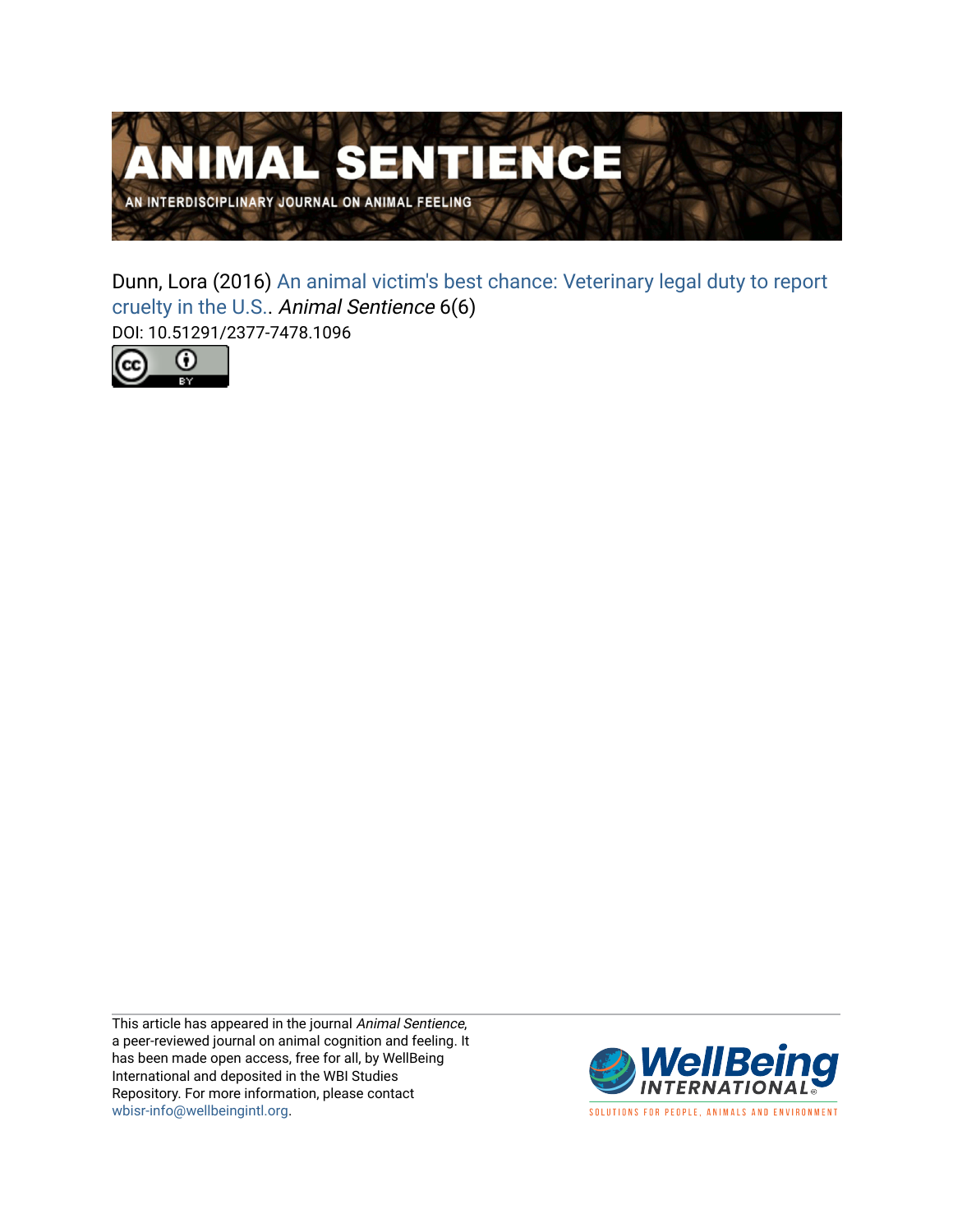## **The veterinarian's duty to report animal cruelty in the U.S.**

Commentary on **[Lachance](http://animalstudiesrepository.org/animsent/vol1/iss6/1)** on *Breaking Silence*

## **Lora Dunn** Staff Attorney, Criminal Justice Program Animal Legal Defense Fund

**Abstract:** Legislation throughout the U.S. recognizes animal sentience and the importance of veterinary reporting to combat the ongoing suffering of these animal victims: All 50 states have felony penalties available for animal cruelty crimes, and veterinary reporting is permitted or required in the majority of states. The remaining minority of U.S. states should take action to require veterinarians to report animal cruelty and render veterinarians immune for good faith reporting.

> **Lora Dunn** [ldunn@aldf.org,](mailto:ldunn@aldf.org) Staff Attorney for the Criminal Justice Program at the [Animal Legal Defense](http://aldf.org/about-us/)  [Fund,](http://aldf.org/about-us/) assists prosecutors and law enforcement throughout the country on animal cruelty cases — from research and written support on motions, pleadings, and briefs to trainings and presentations, as well as legislation drafting relating to animal crimes.



<http://aldf.org/about-us/meet-our-staff/criminal-justice-program/>

Does a veterinarian's primary moral allegiance and legal obligation lie with a human client, as the animal's owner, or with the animal patient who may be the victim of criminal cruelty? This is the purported conundrum that veterinarians throughout the United States face when they have reason to believe that an animal is or has been a victim of criminal abuse or neglect. While veterinarians are traditionally bound by a code of ethics to uphold client confidentiality and thus remain silent on the condition and diagnosis of that client's animal, the interest of an animal victim often outweighs these confidentiality rules  $-$  according to the majority of the state legislation in the U.S. and the leading national veterinary organization (American Veterinary [Medical Association\)](https://www.avma.org/Advocacy/StateAndLocal/Pages/sr-animal-abuse-reporting-requirements.aspx).

Today, animal cruelty is a felony in all 50 U.S. states, as legislatures and courts nationwide have recognized that animals are sentient beings who suffer pain and who are therefore deserving of legal protection in their own right, not solely because animal cruelty is a predictor of future violence to humans or an indicator of other human victims (children, the elderly) likely to be found in the home (though these certainly bolster the case for animal protection). In 2013, for instance, the Oregon legislature declared that "[a]nimals are sentient beings capable of experiencing pain, stress and fear … [and a]nimals should be cared for in ways that minimize pain, stress, fear and suffering,"<sup>1</sup> as a basis for enhancing penalties for animal crimes in the

l

 $1$  ORS 167.305(1)(2).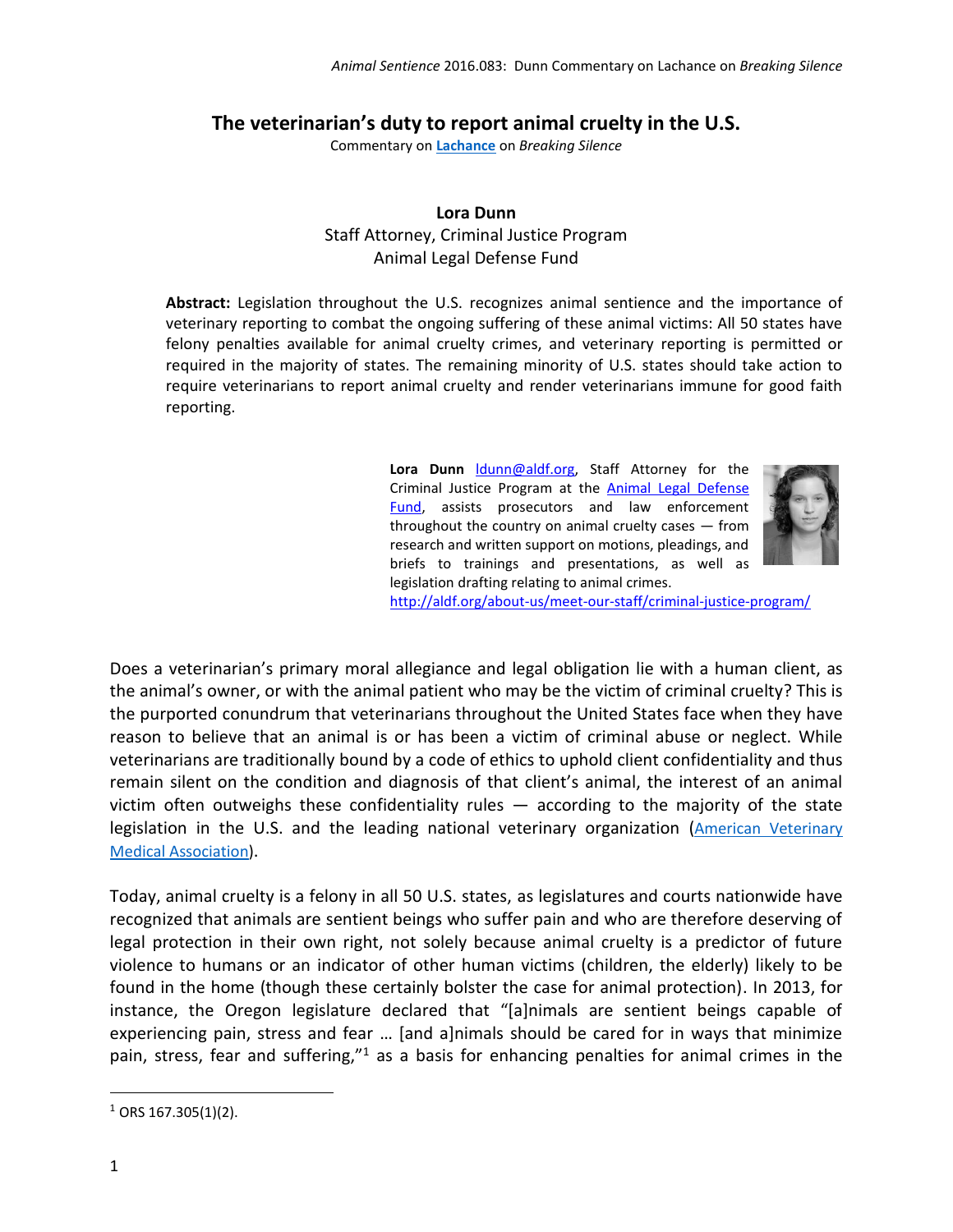state. In 1997, a California court stated that animals are "sentient beings" deserving of proper treatment, and found that the defendant, a hoarder of more than 200 animals, showed a "lack of concern for her animals as living sentient creatures."<sup>2</sup> The FBI recently announced that animal cruelty crimes will be tracked just like other violent felonies such as homicides,<sup>3</sup> and the national Association of Prosecuting Attorneys recognizes animal sentience in its statement of principles ("Animals are sentient beings with the undeniable capacity to suffer pain … Animal cruelty, both active and passive, is a crime of violence, and as such requires a prosecutor's full attention"). $4$ 

It is against this backdrop of the increasing legal protection of animals, based on the growing recognition of their sentience, that advocates have honed in on the importance of veterinary reporting in discovering and addressing animal cruelty situations. As a practical matter, a prosecutor who has tried an animal cruelty case knows how crucial the expertise of a veterinarian is for securing a conviction at trial or a guilty plea. Veterinarians can distinguish accidental trauma from human-induced injury, can estimate the time of death of a neglected animal, and can conduct forensic testing to match the animal's DNA found on an object used to sexually assault a victim animal. Thus, in addition to being the only eyewitness to animal cruelty outside the home in many cases, a veterinarian is the ideal witness for solidifying a cruelty case because of their expertise.

The good news is that veterinarians in the majority of U.S. states don't have to wonder what action they can or should take when they suspect animal cruelty, since the majority of states have spoken on the issue of veterinary reporting: 15 states actually *require* veterinarians to report suspected animal cruelty, and 14 additional states explicitly permit such reporting (though state laws differ on what types of cruelty trigger such reporting). <sup>5</sup> Significantly, in 29 states, veterinarians are deemed immune by law from civil and/or criminal liability for reporting animal cruelty in good faith. These immunity provisions are key to streamlining the reporting process because veterinarians no longer have to wonder if they will face legal repercussions for doing the right thing, and putting a stop to their animal patients' suffering.

Mandatory reporting, by a licensed medical professional, of ongoing criminal activity involving a voiceless victim is hardly a new construct: As of 2013, laws in 48 states mandate the reporting of child abuse by designated professionals, including physicians, social workers, teachers, counselors, and law enforcement.<sup>6</sup> The same logic that has been applied to reporting child abuse — that children are often unable to articulate the abuse, are fearful of retaliation for speaking up, or are simply unable to speak for themselves at all, and that child abuse is often an

 $\overline{a}$ 

<sup>2</sup> *People v. Speegle*, 53 Cal App 4th 1405, 1418, 62 Cal Rptr 2d 384, 393 (1997).

<sup>&</sup>lt;sup>3</sup>"Tracking Animal Cruelty," Federal Bureau of Investigation, [https://www.fbi.gov/news/news\\_blog/tracking-animal](https://www.fbi.gov/news/news_blog/tracking-animal-cruelty)[cruelty.](https://www.fbi.gov/news/news_blog/tracking-animal-cruelty)

<sup>&</sup>lt;sup>4</sup> "APA Animal Cruelty and Fighting Statement of Principles," Association of Prosecuting Attorneys, [http://www.apainc.org/animal-cruelty/.](http://www.apainc.org/animal-cruelty/)

<sup>5</sup> Animal Protection Laws of the United States, Animal Legal Defense Fund[, http://aldf.org/resources/advocating](http://aldf.org/resources/advocating-for-animals/animal-protection-laws-of-the-united-states-of-america-and-canada/)[for-animals/animal-protection-laws-of-the-united-states-of-america-and-canada/.](http://aldf.org/resources/advocating-for-animals/animal-protection-laws-of-the-united-states-of-america-and-canada/)

<sup>&</sup>lt;sup>6</sup> "Mandatory Reporters of Child Abuse and Neglect," Child Welfare Information Gateway, [https://www.childwelfare.gov/topics/systemwide/laws-policies/statutes/manda/.](https://www.childwelfare.gov/topics/systemwide/laws-policies/statutes/manda/)